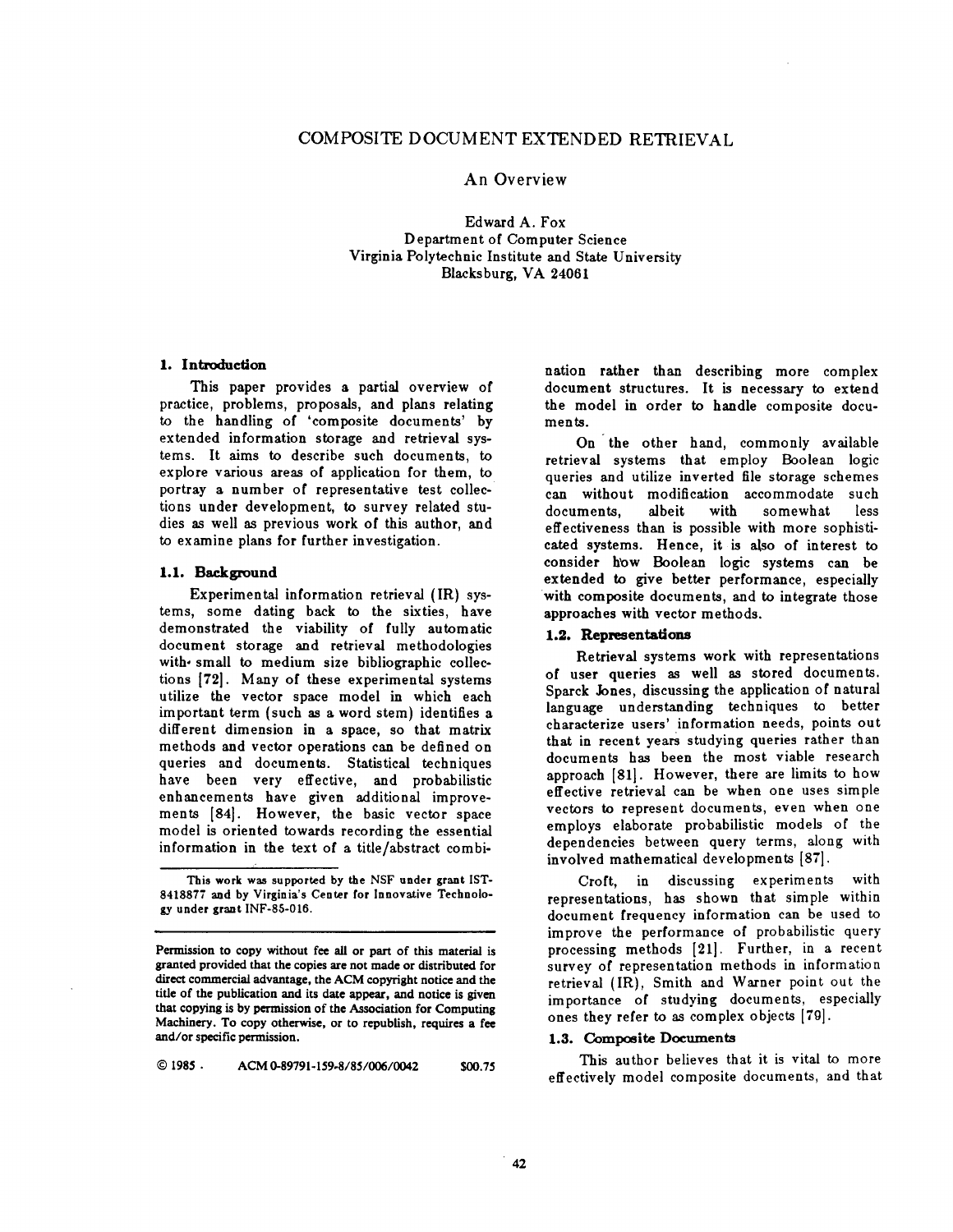there are at least two important aspects to consider. First, items to be indexed often possess some type of internal structure or syntax which is essential for proper interpretation. At one extreme there are entire books, with all of their complex and overlapping modes of organization. On the other hand, there are short to medium length text items such as electronic mail messages, which are a mixture of formated entries and free text. These messages can often be broken down into a 'header' and a 'body,' where the header contains a number of 'fields.'

Secondly, there is the matter that different types of data are found in such documents. There are words, dates, times, tables of numbers, abbreviations of organizations and geographic locations, proper names, and a variety of other constructs. Often, too, there are explicit references to other documents (eg., by message identifier) in the formated fields, and implicit references (eg., by author and date} in the textual portion. One thus has three basic forms of data to contend with: text, formated data, and document interrelationships, as well as a large number of specialized data types.

## 1.4. Applications

In recent years many researchers have realized the enormous value of utilizing IR methods in a wide variety of new application areas. Many of those situations involve composite documents.

### 1.4.1. Bibliographic Retrieval

In the realm of bibliographic retrieval, where both commercially available and experimental IR systems have been in use for decades, each record present is composed of various fields. Katzer et al. note rather small overlap in the relevant documents retrieved when different combinations of those fields were considered during searching [47]. That fact, which suggests that further study of the interrelationships between fields is needed, is further complicated by the considerable variation regarding which fields are included in typical databases. In the related domain of providing online public access catalogs for libraries, standardization has taken place, such as in the employment of MARC records, but in that case there are so many fields that occasional users have trouble remembering and making optimal use of them. As bibliographic retrieval systems and software are used more and more for free text searching of existing and new databases, the importance of effectively handling complex document structures will increase even further.

## 1.4.2. Office Information **Systems**

In offices, reports and other types of composite documents are commonplace. Many office automation applications are possible for IR methods even when simple models are employed [22]. Early experimentation with a small collection of correspondence demonstrated that document retrieval techniques could be applied to business letters and that utilizing links between consecutive letters improved system effectiveness [02]. More extensive use of document retrieval for office problems has been proposed and preliminary experiments have shown that such methods are appropriate [19,20].

In large organizations, office information systems are interconnected and provide a wide range of capabilities. One such rather sophisticated distributed system is Xerox's Grapevine, which by 1981 was servicing 1500 individuals and 500 groups. Electronic mail was already one of the principal applications; 2500 messages were sent daily, each one to an average of four recipients. In addition to providing for retrieval of messages, the designers had to deal with issues of naming entities and of accessing databases to locate proper addresses [7].

### 1.4.3. Computer **Networks**

On an even larger scale, computer networks like the ARPAnet have such large volumes of electronic mail being transmitted that standards are imperative [18]. The United States National Bureau of Standards has published a standard on message formats [61], and in 1984 global standards were drafted [60]. With such standards in place it will be worthwhile to develop mail handlers with even more effective retrieval capabilities than RdMail [52] or Hermes [58], which provide fairly complete message selection and search commands. Retrieval techniques could also be beneficially applied to computer conferencing systems [23] or bulletin boards.

In each of these situations, there is the added problem of keeping track of the syntax and content of names, addresses, or routes for message recipients. Special programs have been developed to help properly format these message components [2]. Standards have been proposed for naming and addressing [8], and the development of 'user friendly names' is an important research problem [44]. Name servers are needed to provide directory assistance for names in networks [75], and a rather interesting name server (NS) has been developed [80] for the Computer Science Network (CSNET) [15]. Both electronic messages and entries recorded in name servers can be viewed as types of composite documents.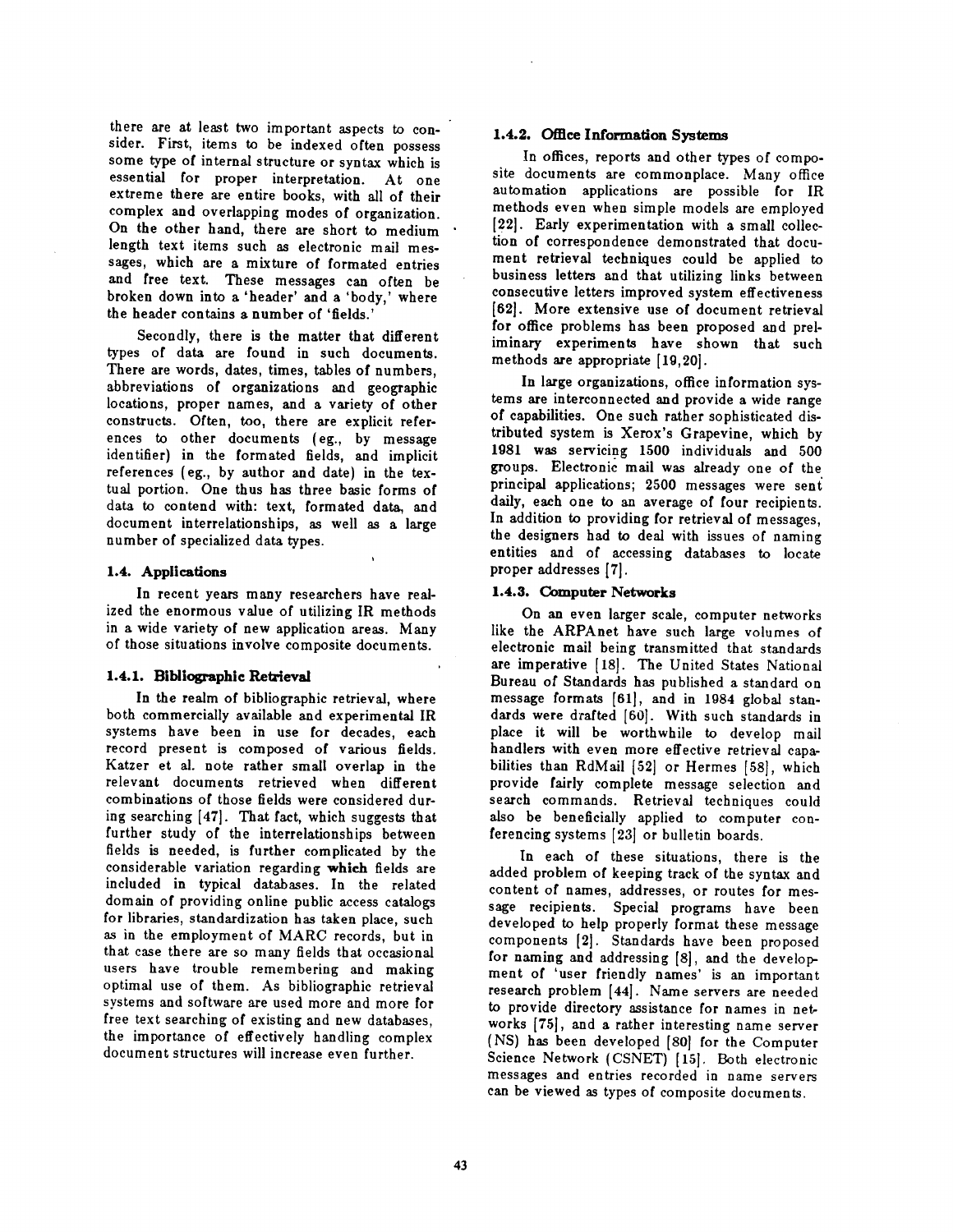### 1.4.4. Knowledge Bases

A good deal of research in artificial intelligence (AI) has focused on the representation of knowledge in a variety of domains. This author believes that some of the techniques developed can be of value in studying composite documents and that some of the lessons learned from modeling such documents may impact various types of AI investigations. One example is in the area of expert systems [42]. A project is underway at Virginia Tech to develop an expert system for placement of children in foster care settings. Automatic processing of descriptions of children and homes, and techniques for ranking those homes that might be most suitable for a child, are some of the tasks which the system must perform and which will benefit from techniques applicable to composite documents.

Another example of working with a knowledge base is that of finding interesting passages in books. University students studying textbooks, researchers accessing reference volumes, and individuals in many other walks of life frequently wish to locate something they once read, or to find a passage relating to a current interest. 'Collections of books are one of the most important knowledge bases now in existence, and representing such composite documents is thus a further area of application for IR methods.

#### 2. Test **Collections**

Experimental information retrieval studies require realistic test collections, so that the value of models and techniques can be demonstrated. In order to validate proposed models of composite documents and to confirm the effectiveness .of extended vector and Boolean methods, four types of collections have been prepared previously or are now being prepared at Virginia Tech.

The first type is that of bibliographic records. Two collections of this type were specially prepared for testing of extended vector representations [34]. In 'ISI 1460' there are three types of information: author names, terms in titles and abstracts, and counts of cocitations [76]. This set of 1460 documents in information science was selected based on cocitation data provided by the Institute for Scientific Information and includes many of the most important journal articles and manuscripts published between 1969 and 1977. A total of 76 queries were formulated and exhaustive judgments of relevance of each document to each query were made. The second collection, 'CACM 3204,' contains author names, terms in title/abstract/keyword sections,

Classification codes from the CR category system [27], publication and date specifics, cocitations, bibliographic coupling counts [48], and indications of citation links between articles. The articles are from *Communications of the ACM* and include all papers published until the end of 1979. Fifty two queries were obtained and a large number of searches were carried out to approximate the ideal of having exhaustive relevance decisions.

The second type of collection is of books. The full text of *Introduction to Modern Information Retrieval* (IMIR) by Salton and McGill has been made available and 42 queries and relevance judgments were prepared in connection with pages in the first five chapters. The full text of a number of books published by the Baha'i Publishing Trust are also available. For the book *Gleanings from the Writings of Baha 'u 'llah (GWB)*  a set of 53 queries and exhaustive relevance information have been gathered. In addition to these two books, IMIR and GWB, several computer manuals have been provided by Digital Equipment Corporation, but additional queries are needed for them to be usable in experimental studies. Structural units and data items present in these several book-based collections include: paragraphs, pages, sections, chapters, figures, tables, photos, captions, references between passages, and implicit links (such as of adjacency between paragraphs or 'anchoring' of captions to photos).

The third type of collection is of electronic mail. The principle file that will be utilized is of digests distributed to members of the AILIST mailing list maintained for users of the ARPAnet. New issues appear roughly every other day, and all files since the first one released in Spring 1983 have been recorded. Each digest has an overall header, with standard fields as well as a table of contents for the individual messages. The messages themselves have a header made up of several fields, and a body that sometimes includes address and closing comments about the recipient. Messages may be requests for information, calls for papers, seminar announcements, bibliographies, commentaries on previous messages, opinion statements, etc. Queries for this collection, along with relevance judgments, will be solicited from students at Virginia Tech who may submit profiles as well as retrospective need statements.

The fourth and final type of collection is of data from the CSNET name server database. This file contains descriptions submitted by computer researchers at institutions that have joined the computer science network. There will be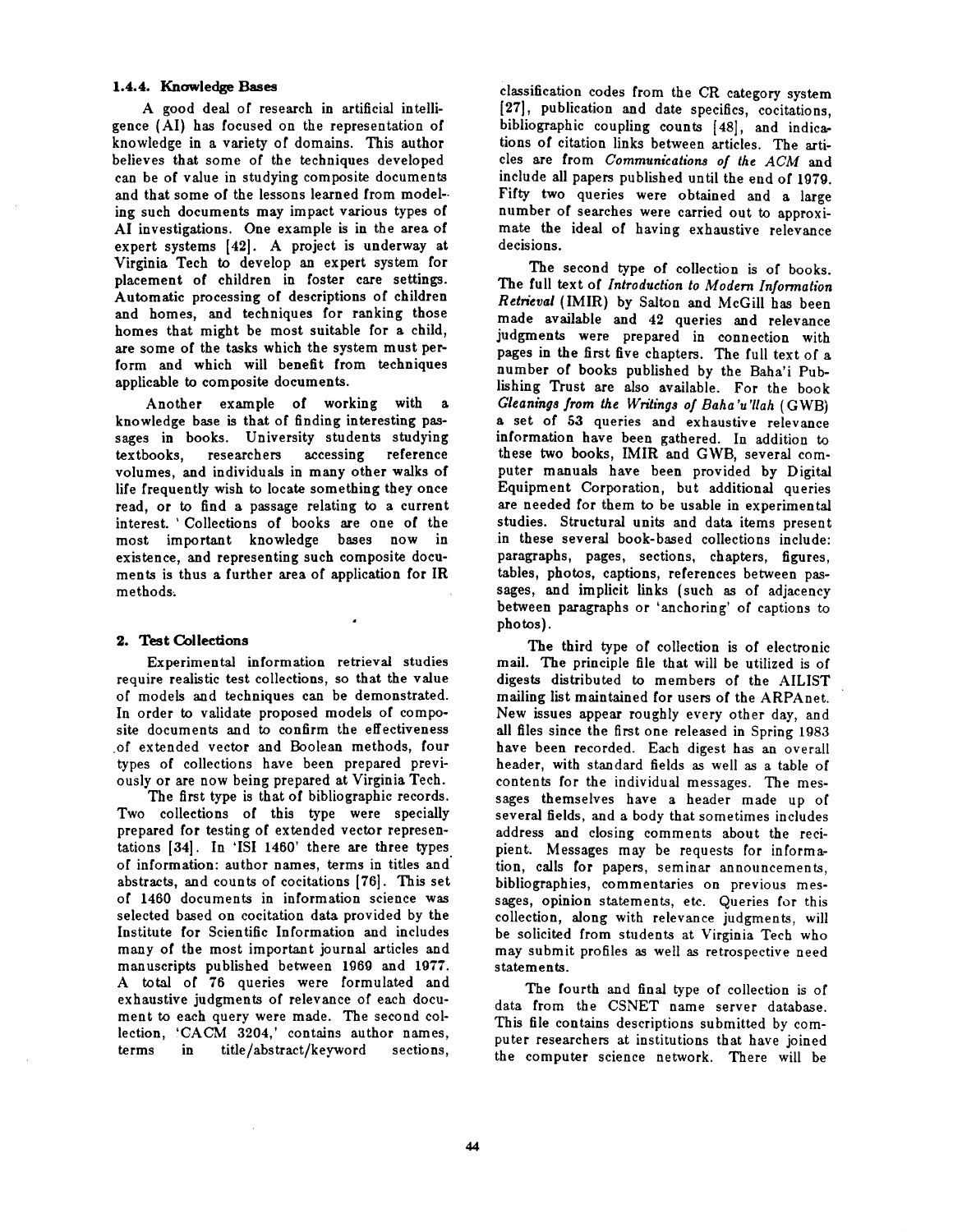more than 3000 profiles of individuals, each one with full name, institution, mail and network address, telephone, and a free text field to describe a person with whatever words or phrases are deemed useful for subsequent searchers. Queries and relevance judgments will be solicited at Virginia Tech.

These various collections cover a wide spectrum of application areas. Thus, if proposed methods for handling composite documents show promise on a number of them, then fairly convincing proof of the utility of those techniques will exist.

## 3. **Related and** Previous Work

A good deal of work has been carried out in areas relating to the study of composite documents, and some preliminary studies have been carried out by this author in recent years. The sections below focus on the most important investigations, and briefly summarize the findings.

## 3.1. Passage Retrieval

Searching through books is probably one of the least thoroughly studied areas under consideration. O'Connor has investigated the location of answer-passages in scientific journal articles in what is probably the most closely related work [63]. Fairly good performance was obtained in rather small scale tests of heuristic methods, which were based on linguistic considerations.

This author has undertaken several preliminary studies in this area. One experiment attempted to determine if retrieval of sentences, paragraphs, or other discourse items would be most appropriate, and the results indicated that paragraphs seemed usually to be the correct unit. That experiment demonstrated also that vector processing methods could be utilized to effectively process non-technical works such as some of the Sacred Writings of the Baha'i Faith  $[.20]$ .

Further work, with the the GWB collection, has lead to more definitive results. This 345 page book of religious prose has 707 paragraphs and 165 sections. For each of the 52 queries, all paragraphs were considered for possible relevance. Sections were considered relevant if they contained a relevant paragraph. Two representations were produced by automatic indexing methods, one where a vector represented a paragraph and the other where an entire section was represented. Using vector processing methods and evaluation techniques built into a modern

version of the SMART system [33], the following recail-precision chart was obtained. The comparison of paragraph versus section retrieval results suggests that sections might be what an average user would like to see.

| Recall | <b>Average Precision Using:</b> |          | % Improvement    |
|--------|---------------------------------|----------|------------------|
| Level  | Paragraphs                      | Sections | Sect. vs. Parag. |
| 0.0    | .3724                           | .4333    | 16.4             |
| 0.1    | .3515                           | .3947    | 12.3             |
| 0.2    | .3181                           | .3434    | 8.0              |
| 0.3    | .2607                           | .2936    | 12.6             |
| 0.4    | .2440                           | .2412    | $-1.1$           |
| 0.5    | .2165                           | .2220    | 2.5              |
| 0.6    | .1489                           | .1834    | 23.2             |
| 0.7    | .1307                           | .1560    | 19.4             |
| 0.8    | .1104                           | .1374    | 24.5             |
| 0.9    | .1054                           | .1305    | 23.8             |
| 1.0    | .1022                           | .1269    | 24.2             |

Ciearly, IR methods do retrieve some portion of relevant items from GWB, but precision is lower than is often the case for technical literature. Further study with this and other book collections is currently underway. It is expected that when more comprehensive use is made of the structure of the book, and of other data forms such as cocitations, that performance will significantly improve.

## **3.2. Database Management**

Since certain components of documents have a particular format and can be assigned a specific data type, utilization of popular database models for IR has been considered. The FIRST system at Xerox employed a network type database to supplement vector storage software [24]. Crawford suggested using the relational model [17]. More recently, extensions to the INGRES relational system were proposed so as to facilitate document processing [82].

Various proposals have been advanced to integrate information retrieval and database models [6]. A fairly recent survey of this area appears in [55]; many ideas but few cohesive theories and practical systems have appeared to date.

## **3.3. Document Models**

Typically in connection with office information system projects, however, there has been real progress toward implementing systems that axe based on more comprehensive models of documents. CALIBAN aims at providing a two dimensional representation of documents using bit mapped graphics [36]. Documents can be modeled as trees, possibly extended with connections, or as networks, and weighted queries can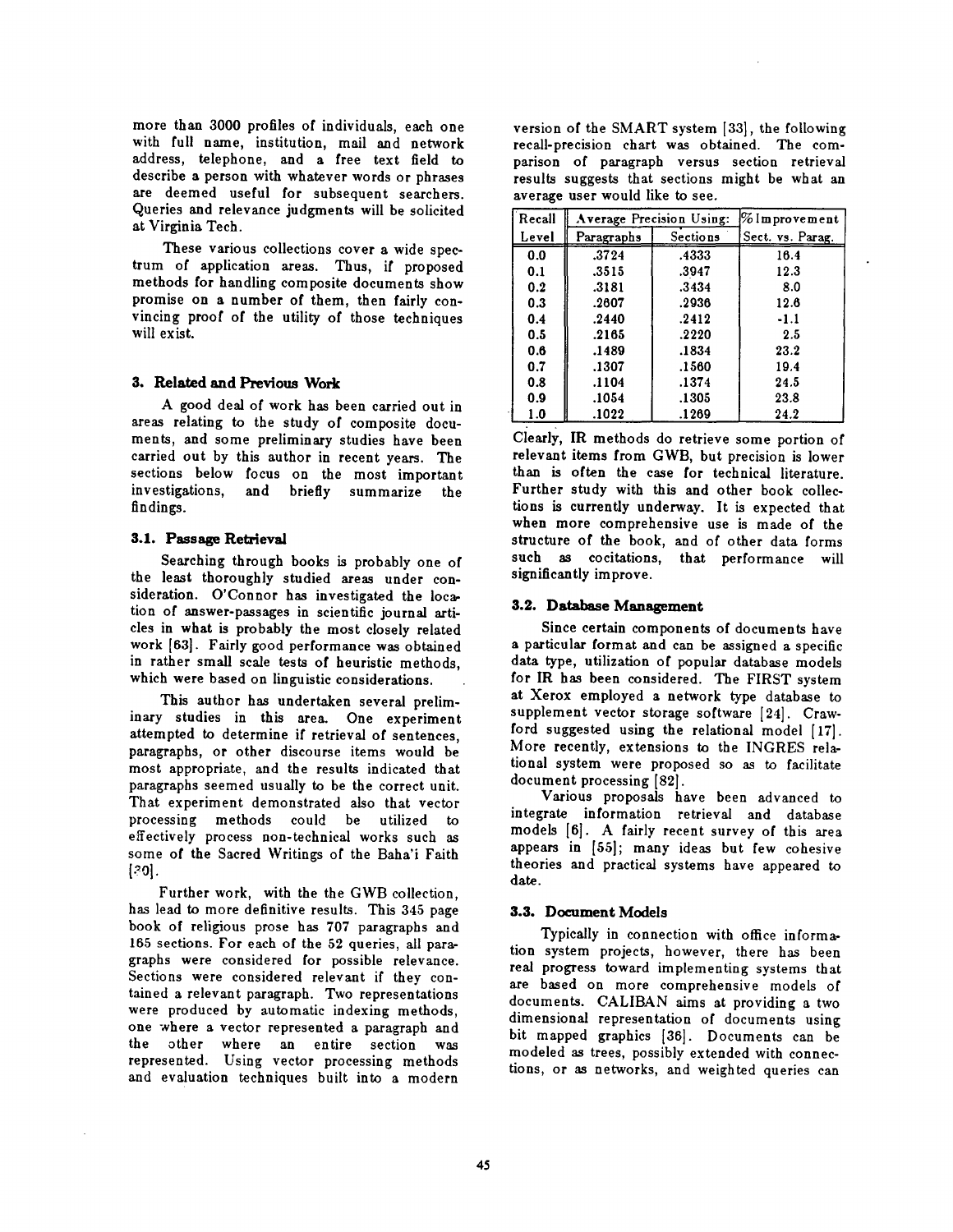be processed in connection with searching and ranking for retrieval [4].

The Officeaid project aims at integrating document handling, using the MISTRESS relational system, and handles fields within documents as well as various document versions such as galleys [53]. The OTTER system is based on the assumption that queries in an office automation system might refer to a variety of types of data, such as: terms, objects (i.e., triples specifying a type, a comparison, and a desired value), collections of previous identified documents, or concepts formulated earlier (stored as prior queries) [71].

Kimura and Shaw deal with abstract document objects, extending simple tree models to handle references, and defining several kinds of sequence on children of nodes [49]. Standards efforts have lead to the Office Document Architecture (ODA) which specifically deals with 'composite objects,' though retrieval applications are not emphasized [43]. Publishers, sponsoring the Electronic Manuscript Project, are very interested in reducing the proliferation of incompatible document formats, and so it is plausible that a certain degree of agreement will result in describing such documents [45l. But in addition to having models for documents, it is necessary to be able to analyze documents according to those models and to represent the contents in a suitable form in order for retrieval to effectively take place.

## 3.4. Natural Language Analysis

A variety of knowledge representation schemes have been proposed for recording the results of natural language analysis. Many of those can be viewed as variants of semantic networks [67]. A group at Olivetti employs semantic memory, built up in semi-automatic fashion, to record concepts about office documents so that subsequent query processing can perform simple inferencing [3]. Frames [57] may be viewed as g type of semantic net; high level representations using them might be particularly suitable for documents. The FRUMP system, for example, tries to 'skim' newspaper stories, and can achieve reasonable speed since it presumes stories fit into a relatively small number of 'scripts' [26]. Choosing what frame to consider is a difficult problem in general [12], demanding sophisticated context recognition  $[13]$ .

In order to construct one of these representations it is necessary to analyze each document. Most work in natural language analysis has been based on syntactic recognition [88]; processing one sentence may require several seconds. Further difficulties result from the occurrence of grammatical and spelling errors, which are very common in unpublished communications [11]. Flexible parsing methods, often based on pattern matching, are of value in these situations [41]. Word expert parsers [77] seem particularly suitable; the TOPIC system employs one to condense information from article abstracts into frames [39]. Thus, gradual progress is being made toward having realistic language comprehension capabilities which are fast, flexible, and robust **188].** 

The recent trend toward using logic for solving a variety of problems [51], especially in conncction with natural language analysis [85], has lead to systems for analyzing and representing stories [18]. Based on models of story structure [70] these efforts have lead to efforts for representing more complex text items [74]. Prolog has already been shown to simplify modeling of database systems [54] and has been recommended for file search functions [28]. At Virginia Tech, a version of Prolog called HC has undergone substantial development [89] and has been used to construct one type of pattern parser [88]. This effort by Roach et al. has also yielded a general purpose expert system shell. These tools will be of use in future work of this author on analyzing and accessing composite documents and on applying IR methods to items in knowledge bases of expert systems.

## 3.5. **Multiple Concept** Types

In order to employ the vector space model with composite documents, certain extensions have been proposed and tested by this author. The vector space model usually views documents as being made up of say T terms, so that a T dimensional vector space is obtained. The idea behind multiple concepts types as proposed by this investigator is to have separate subvectors, one for each type of concept [32]. For the CACM test collection of 3204 documents there were seven concept types, as mentioned earlier [34]. Dictionaries could be modeled by relations of form

(concept-type, concept-no., concept-value)

and document vectors as

(document-no., concept-type, concept-no., concept-frequeney-in-doc.).

Using this method, content terms such as word stems, direct or indirect links of various sorts between documents, and facts or other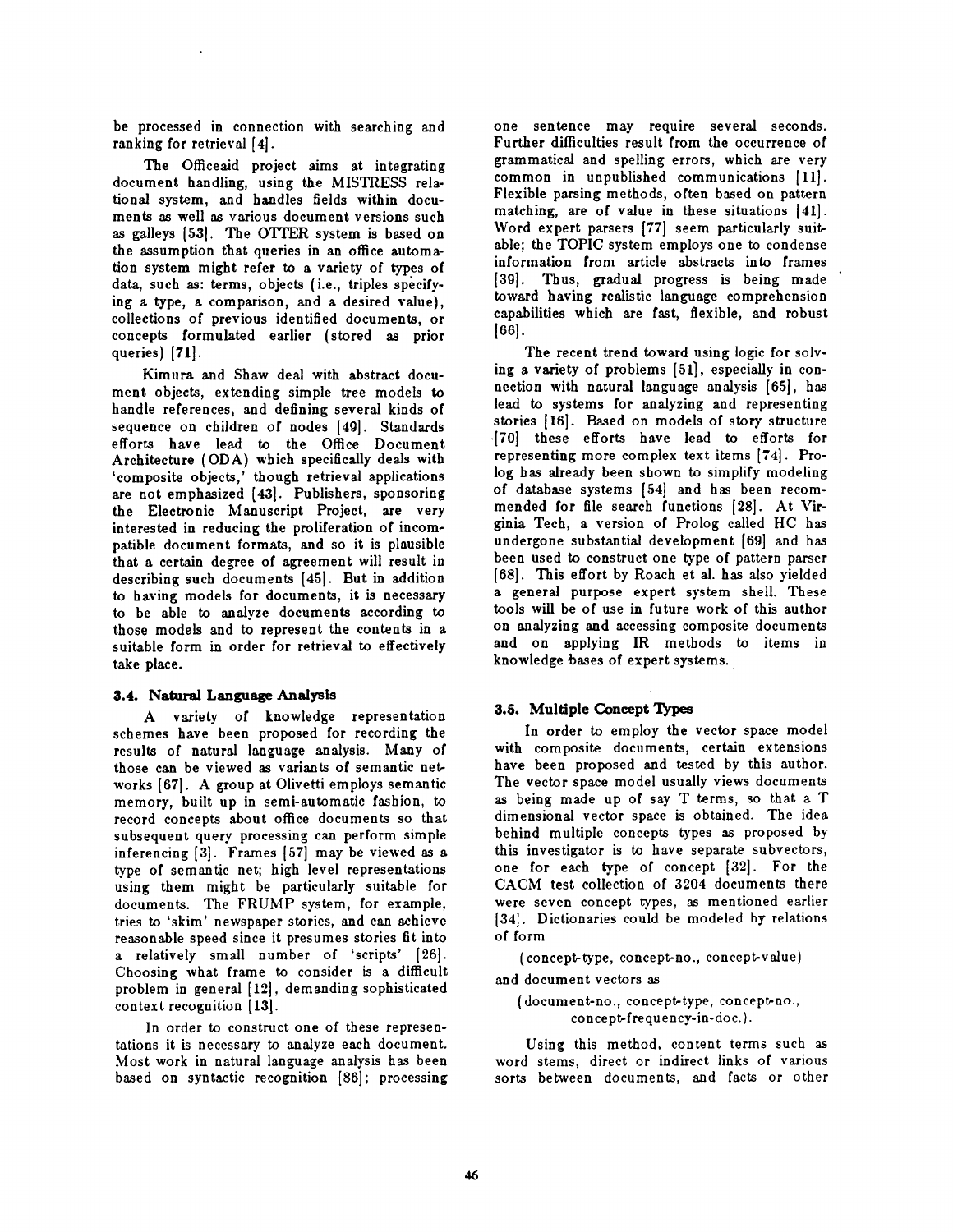forms of data can be stored according to a uniform scheme. In addition to the problems of analyzing and representing composite documents, it is also necessary to devise suitable matching and similarity functions for the various types of data..

### **3.6. Matching** and Similarity **Functions**

A great deal of attention has been given to the matter of devising proper similarity functions for information retrieval systems [84]. One study compared a large number of these and grouped them into various classes that seemed to behave similarly [56]. However, in all of these cases the presumption is that matching items are being considered (eg., identical word stems in queries and documents).

Composite documents, however, contain various data items such as time or date indicators, or various types of strings, where inexact matching of items is necessary. The RESEDA system, for example, utilizes a number of representations of temporal data, all based on time intervals along with modifying facts [89]. Complex inference rules are necessary to identify entries matching a temporal description, which might cover a range of time, be stated in uncertain terms, or be specified as relative to another event.

Matching of strings is also a difficult problem [40]. Early efforts focused on computing string similarities [1]; an important example is that of handling names. In 1962 Davidson considered retrieving names from an airline reservation database when given possibly misspelled query information [25]. Further experiments were done by Greenfield  $[38]$  and Joseph & Wong  $[46]$ . Since inexact matching of names is important for many types of composite documents, this author supervised yet another study.

Using 3081 last names of authors from collections of articles in computer and information science as a base, 350 names were chosen at random and divided into 10 sets of 35. Ten subjects were chosen, and a set assigned to each. The names in a set were read aloud, slowly, with one repetition allowed (on request), and the subject. listed as many versions as could be thought of for spelling a name. Using this data, an evaluation of name matching algorithms was conducted. For a total of 744 spelling versions, a search was made in the author file using each algorithm of interest to determine if the original author name would be retrieved. For a given retrieved set, recall and precision were computed and then overall averages were calculated.

The methods considered were that of Davidson (D62), Davidson's algorithm revised to confiate letters 'n' and 'm' (DNM), Soundex [38] phonetic scheme (SOU), and several versions of the Levenstein distance function [40] adapted for retrieval. The Levenstein function computes distances between two strings based on number of changes required to transform one to the other. The various test versions (L02,L03,LI0) indicate how many retrieved items were examined and thus specify cutoff levels (eg., 2, 3, or 10).

| Name of         | Averages over 744 searches of: |        |           |  |
|-----------------|--------------------------------|--------|-----------|--|
| Method          | No. Ret.                       | Recall | Precision |  |
| D <sub>62</sub> | 2.1                            | .74    | .35       |  |
| <b>DNM</b>      | 2.2                            | .74    | .33       |  |
| SOU             | 3.8                            | .81    | .21       |  |
| L02             | 2.0                            | .76    | .38       |  |
| L03             | 3.0                            | .80    | .27       |  |
| L 10            | 10.0                           | .87    | .09       |  |

Results indicate that the DNM scheme is actually slightly worse than D62, and that the Davidson approach yields lower recall but higher precision than Soundex, since retrieved sets for the two are around two and four names, respectively. The Levenstein runs are included for clarification and comparison only since they are computationally so demanding but do indicate that fairly high levels of recall are possible if enough names are considered. Further work should aim at combining the speed possible with schemes such as Soundex and the ranking capability of the Levenstein distance function.

Clearly, a number of similarity functions are needed to handle the various types of data present in composite documents. Even for words, there are varying degrees of similarity involved with matches of synonyms or other lexically related entries [35]. With suitably defined abstract data types, improved retrieval and conceptual clarity should result [29]. However, for retrieval and ranking of composite documents it is also necessary to combine the similarity values of individual data items into an overall querydocument similarity.

#### :3.7. Retrieval of Composite Documents

Very little work has been done in the area of developing comprehensive schemes for retrieving zomposite documents. Most of the work has been experimental. Katzer et al. noted that Boolean logic searches using different portions of a document representation gave retrieved sets with small overlap, but did not develop a method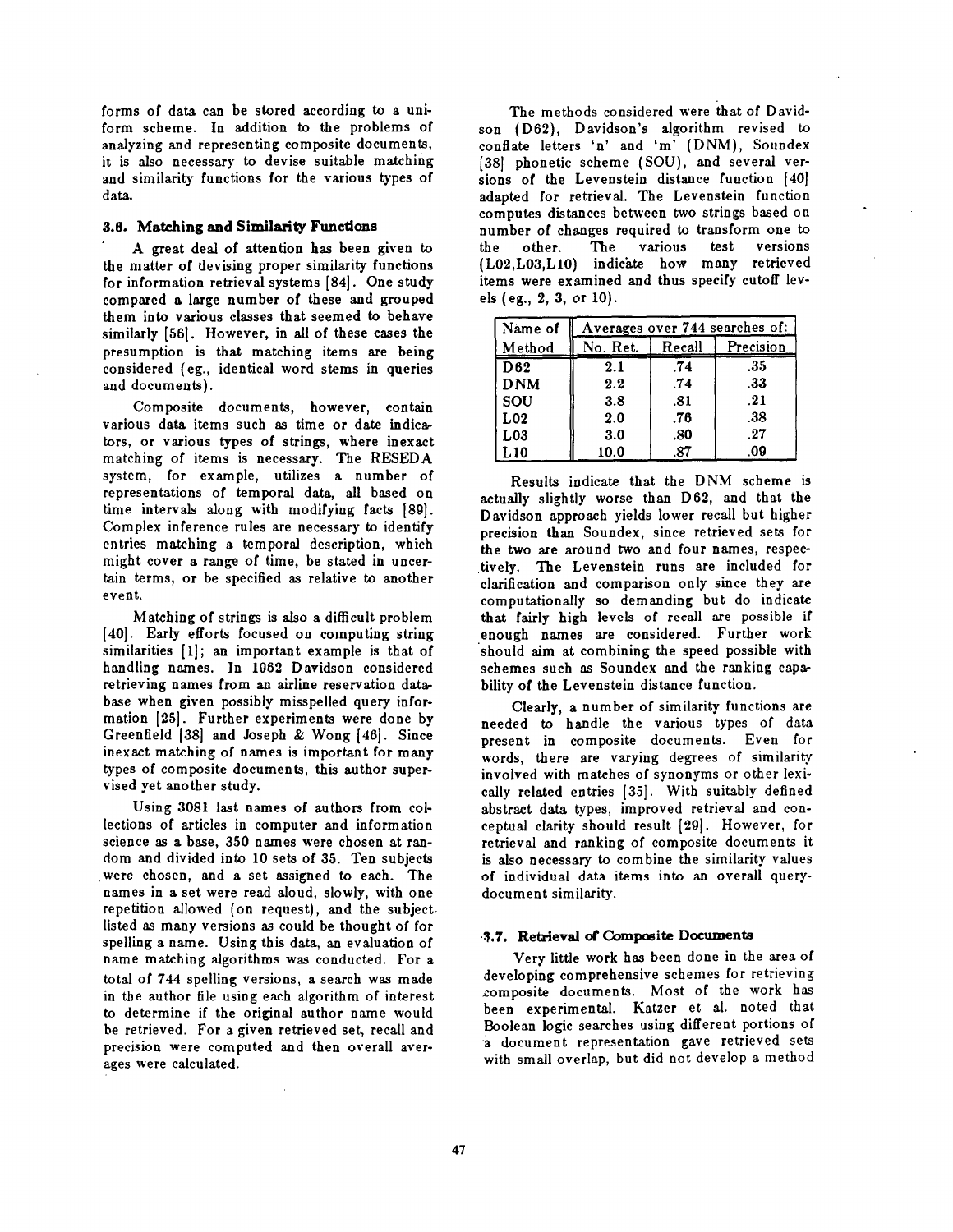for integrating such searches [47]. Bichteler & Eaton compared two cases: having both cocitation and bibliographic coupling counts available, or just utilizing one count, and found the former better but did not generalize their idea [5]. Fuhr & Knorz used Boolean and probabilistic methods for combining different types of data in order to improve automatic classification methods but had" limited success [37].

A theoretical study including a sophisticated model, which divides vector information into characteristic and term spaces, seems to have good potential but needs refinement and experimental validation [50]. The characteristic space allows recording of variations in types of data. The topologically motivated discussion of the several spaces does aim at providing a more comprehensive document representation.

This author has studied the value of the above mentioned multiple concept type approach to vector representation, through experimentation with several test collections. Clustering of such documents (to group similar documents close to each other} using the algorithm of Williamson performed reasonably well. Feedback was chosen, however, as the method most suitable for determining whether extended vectors give better retrieval performance than do vectors made up only of terms. Regression techniques were used to determine the best way to combine together the separate similarities computed for each subvector. Relevance feedback tests on two collections showed improvements in effectiveness of 10-30% due to regression based weighting of subvectors [31,32]. Further testing of this model on other collections of composite documents will indicate whether the representation scheme gives similar results on different types of data, in a predictive role as well.

## 3.8. Soft Boolean Evaluation

Considering retrieval of composite documents using Boolean logic queries, one is forced to deal with inexact matching and similarity functions that provide continuous rather than binary values. Proponents of fuzzy set theory have elaborated upon the early ideas enunciated by Zadeh [88] regarding continuous rather than Boolean membership functions. Numerous proposals have been made for applying fuzzy logic to document retrieval systems. Early work focused on mathematical criteria and basic definitions for weighted Boolean expressions [9]. Smeaton has encouraged construction of fuzzy sets of search terms to aid in feedback operations [78].

Paice, in a recent discussion of what he' refers to as 'soft evaluation of Boolean search queries,' argues for the use of operators that are less 'strict' than *OR* and *AND* [64]. He indicates that performance is better than with standard Boolean queries, but due to limitations in his testing apparatus is unable to select which definition of the two operators is more effective.

The RUBRIC system has employed a rulebased AI type approach to explore basic issues of uncertainty in indexing, and related problems of query formulation when inexact matching will take place [83]. The concern with fuzzy set theory and other logics, and with norms and ranking of documents by similarity to queries, makes RUBRIC especially relevant to work with Boolean searching of composite documents. It is limited in terms of the types of data handled and the range of applications considered, however. Furthermore, the experimental design chosen excludes the possibility of reaching firm conclusions even on the test collection reported. The success of RUBRIC to date suggests that related work from the perspective of document retrieval should be vigorously pursued.

One scheme that has been extensively studied, and which should be of particular value for handling composite documents, is the 'p-norm' method.

### 3.9. P-Norm Formalism

Building upon fuzzy set theory and early attempts to apply it to IR, Wu introduced the pnorm notation, with good theoretical properties and potential value for understanding and extending both Boolean logic and vector query based search systems [73]. Its theory was further explained, and practical usage demonstrated, by this researcher [32].

The basic idea is to use distance measures to define the Boolean operations *AND* and *OR.* Consider, for example, terms A and B that are used to index a document. Assume that fuzzy set membership functions are used for indexing, so that if term A occurs only a few times in the document, while term B occurs many times, then the degree of indexing by terms A and B might be 0.3 and 0.8, respectively. Evaluating 'A *OR B'*  should measure how far that document is from having neither term present, while 'A *AND B'*  should yield a higher value if a document is closer to having both terms fully present (i.e., high membership function values).

When the  $L_p$  family of norms is chosen, it turns out that for one extreme case, namely  $p=1$ , vector inner product similarity values are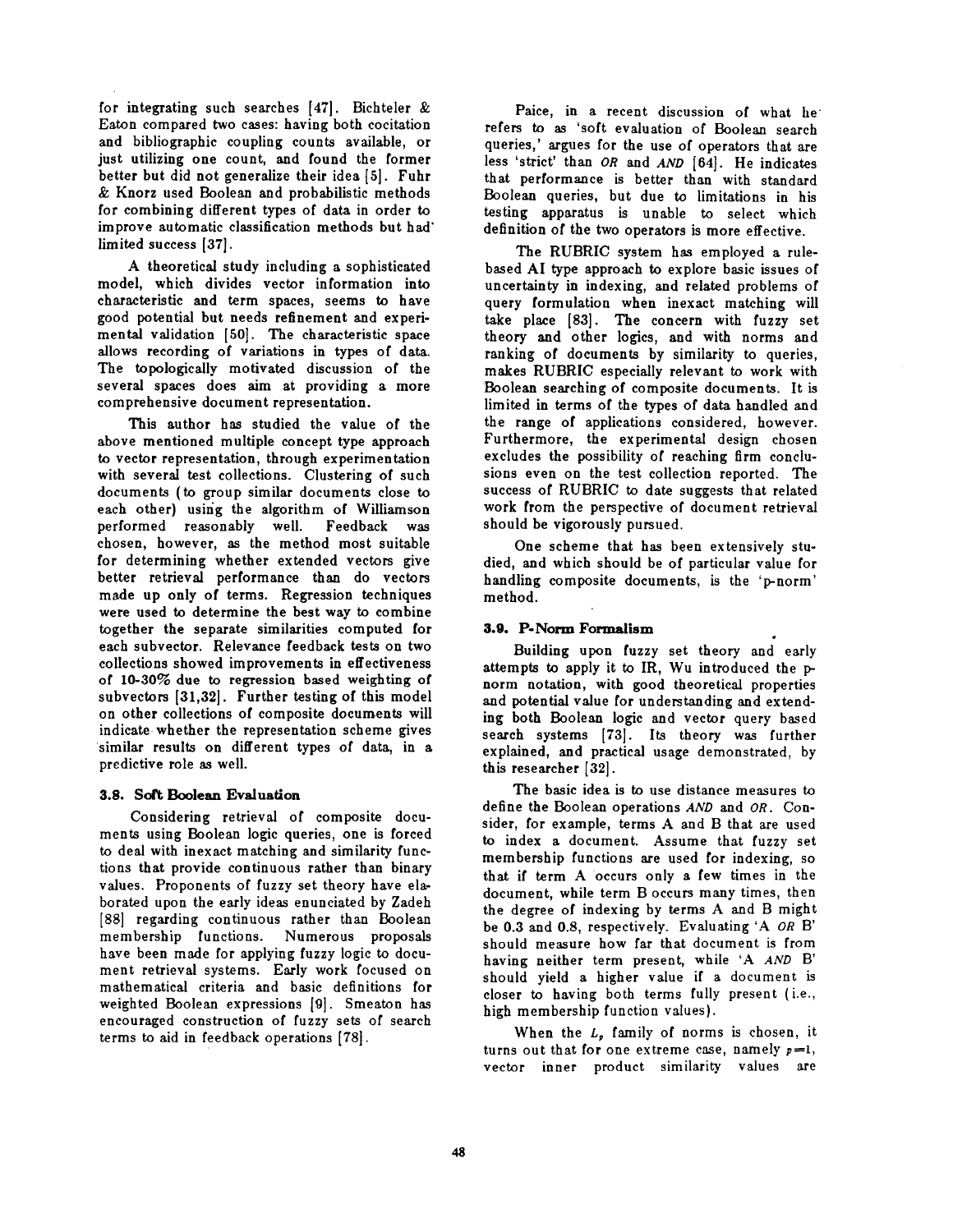obtained, while for the other extreme case, namely  $p=\infty$ , strict Boolean (i.e., fuzzy set theory) similarity results. *The AND* and *OR*  operators can therefore be parameterized by the p-value. Further extensions are possible whereby terms in a Boolean expression can be assigned relative weights. Thus,

#### $\langle A.2 \rangle$   $AND^{1.5}$   $\langle B.1 \rangle$

indicates that the conjunction of terms A and B is desired, where *AND* is given a p-norm interpretations with  $p=1.5$ , and term A should be viewed as being twice as important as term B.

Using standard document retrieval evaluation measures including recall and precision [84], the effectiveness of standard Boolean queries, Boolean queries with a p-norm interpretation, and vector queries were considered. P-norm interpretation was consistently better than the standard Boolean one, and when good Boolean queries were initially present the p-norm interpretation results were better than simple vector similarity methods.

Since p-norm queries have many parameters, and since users have trouble enough constructing good Boolean queries, a method for automatically forming Boolean or p-norm queries from natural language statements was sought. By using frequency information about terms, it was possible to automatically produce p-norm queries which performed reasonably well in most of the collections. To improve upon these results, feedback techniques were adapted. A straightforward scheme for automatically improving Boolean queries by considering user supplied relevance data was devised and shown to be effective. When p-norm interpretation of these feedback queries was employed, very large improvements in the effectiveness of retrieval were observed [321.

It is expected that p-norm or similar approaches to 'soft' Boolean evaluation can be • effectively incorporated into composite document retrieval systems.

## 4. Planned Work

This author is involved in three principal efforts relating to the development of improved information storage and retrieval methods for handling composite documents. The first is a small scale effort, aimed at developing an expert system for placement of children in foster care settings. Based on the software available as part of the Virginia Tech Prolog project, this system will aim at representing homes and children using frames and other knowledge structures. Similarity functions will be defined for low level data items, and overall matching values will be determined using a rule based approach. The results of matching such composite structures should facilitate a ranking of homes in terms of expected suitability for a particular child.

A second effort deals specifically with composite document extended retrieval. Work on soft Boolean evaluation schemes including the pnorm formulations, retrieval of composite documents, inexact matching and similarity functions, natural language analysis, document modeling, and message retrieval will be emphasized. The principal test vehicle for experiments in document analysis and retrieval will be the AILIST message collection, though other collections described earlier will be used as well.

**The** third effort, being carried out in collaboration with Matthew Koll, aims at further developing composite document models and at extending them to be applicable to needs in the public and private sectors as well. Attention is given to the unfulfilled retrieval needs of industrial and other organizations [85]. Statistical and rule based approaches will be compared. A variety of test collections will be utilized. In particular, the CACM, CSNET name server, and book passage collections will aid initial investigations. Later, corporate documentation files can be modeled and used for tests. Library and bibliographic systems will also be studied employing the intelligent front end approach [59]. Algorithms for obtaining ranked retrieval results in such situations will have to be specially adapted to allow incorporation of soft Boolean evaluation techniques [ 10].

It is hoped that better modeling of composite documents will result from these studies, and that both vector and Boolean query approaches will provide more effective retrieval performance. Development of these methodologies will be attempted so that results will also be applicable to needs in the public and private sectors.

### **5. Acknowledgements**

Funding for previous and planned work have come from the Virginia Tech College of Arts and Sciences, from the IST division of NSF, and from Virginia's CIT/IIT. Collections have been provided by Henry Small of ISI, Robert Dattola of Xerox, Richard Edmiston of CSNET CIC, Kenneth Laws of SRI International, Lee Nelson (with permission of the Baha'i Publishing Trust), and Gerard Salton (with permission of McGraw-Hill). A number of Virginia Tech students have carried out or are now involved in research relating to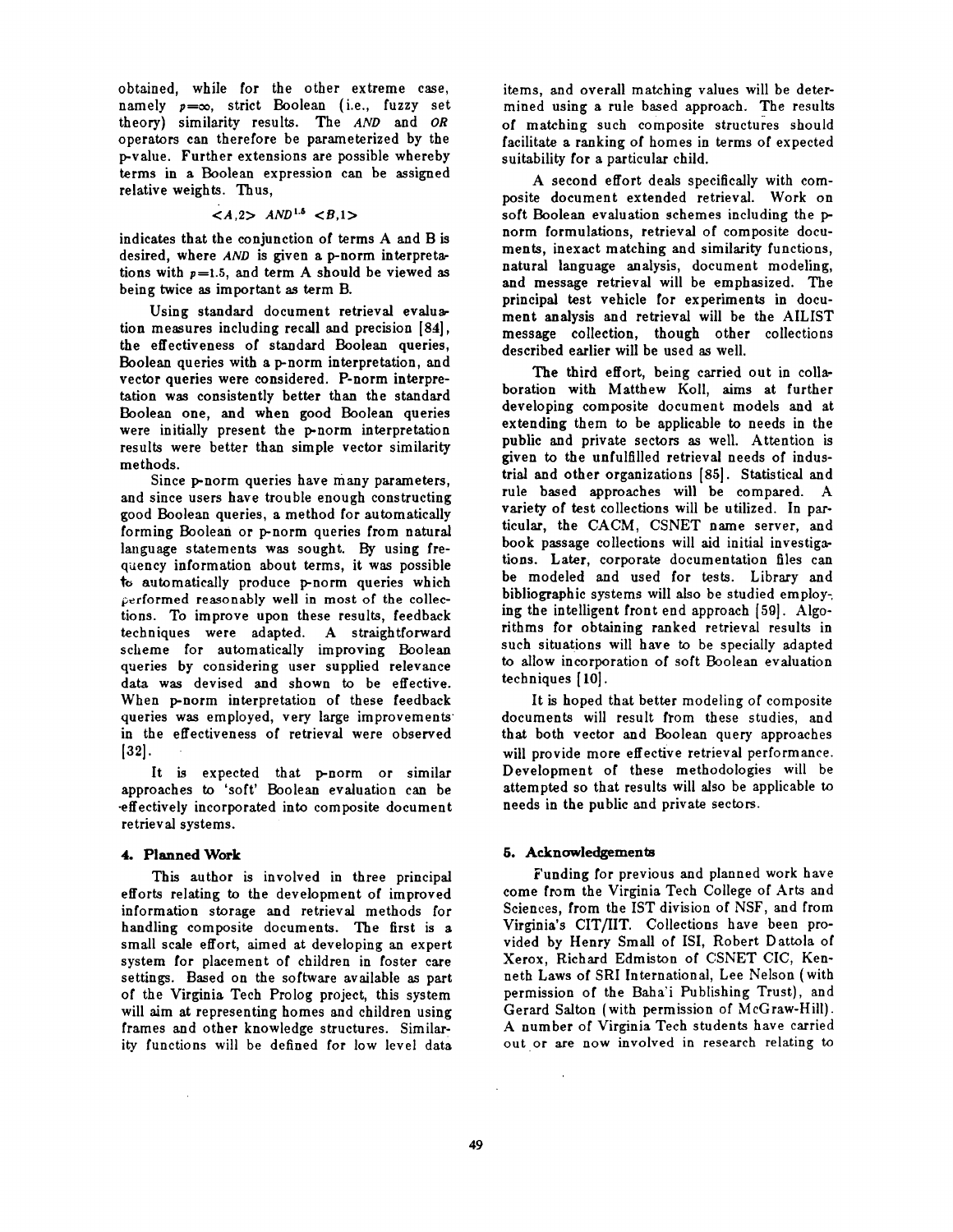this project, including Allen Maxwell Jr., John Imholz, Sheila Winett, Robert France, and David Joslin. Thanks also go to the SMART project team at Cornell for collaboration in software development and collection preparation, and to other individuals who contributed queries and relevance judgments. Special thanks go to my wife who helped with a number of collections.

## **6.** References

[1] Alberga, C.N., String Similarity and Misspellings. *Commun. ACM,* 10(6), June 1967, 302- 313.

[2] Allman, E., SENDMAIL - An Internetwork Mail Router. In *UNIX Programmer'8 Manual,*  Berkeley Release 4.2, 1983.

[3] Barbi, E., Calvo, F., Perale, C., Sirovich, F. and Turini, F., A Conceptual Approach to Document Retrieval. *Proc. of the Second ACM-SIGOA Conference on Office Information Systems-June 25eT, I984,* 219-226.

[4] Bartschi, M. and Frei, H.P., Adapting a Data Organization to the Structure of Stored Information. In *Research and Development in Information Retrieval, Proc., Berlin, May 18-g0, 1989,* ed. by Gerard Salton and Hans-Jochen Schneider, Springer-Verlag, Berlin, 1983, 62-79.

[5] Bichteler, J. and Eaton III, E.A., The Combined Use of Bibliographic Coupling and Cocita- .tion for Document Retrieval. *J. Am. Soc. Inf. Sci.,* 31(4), July 1980.

[6] Biller, H., On the Architecture of a System Integrating Data. Base Management and Information Retrieval. In *Research and Development in Information Retrieval, Proc., Bedin, May I8-£0,*  1982, ed. by Gerard Salton and Hans-Jochen Schneider, Springer-Verlag, Berlin, 1983, 80-97.

[7] Birrell, A.D., Levin, R., Needham, R.M. and Schroeder, M.D., Grapevine: An Exercise in Distributed Computing. *Commun. ACM,* 25(4), April 1982, 260-274.

[8] Bolt Beranek, and Newman, Inc., Naming and Addressing in Computer Based Message Systems. Draft Report No. ICST/CBOS-82-4, Dept. of Commerce, National Bureau of Standards, Aug. 1982.

[9] Bookstein, A., Fuzzy Requests: An Approach to Weighted Boolean Searches. *J. Am. Soc. Inf. Sci.,* 31(4), July 1980, 240-247.

[10] Bovey, J.D. and Robertson, S.E., An Algorithm for Weighted Searching on a Boolean System. *Inf. Tech.: Res. Dev. Applications,* 3(2), April 1984, 84-87.

[11] Carbonell, J.G. and Hayes, P.J., Coping with Extragrammaticality. *Proc. of Coling84, 2-6 July 1984,* Stanford Univ., 437-443.

[12] Charniak, E., With Spoon in Hand this Must Be the Eating Frame. In *TINLAP-g: Theoretical Issues in Natural Language Processing-g,* ed. by David L. Walz, ACM, 1978, 187-193.

[13] Charniak, E., Context Recognition in Language Comprehension. In *Strategies for Natural Language Processing,* ed. by Wendy G. Lehnert and Martin H. Ringle, Lawrence Erlbaum Assoc., Hillsdale NJ, 1982, 435-454.

[14] Chupin, J.C. and Joloboff, V., A Data Model for Office Systems. In *Office Information. Systems,* ed. by N. Naffah, North-Holland, Amsterdam, 1982, 39-56.

[151 Comer, D., The Computer Science Research Network CSNET: A History and Status Report. *Commun. ACM,* 26(10), Oct. 1983, 747-753.

[16] Correira, A., Computing Story Trees. *Amer. J. Comp. Ling.,* 6(3-4), 1980, 135-149.

[17] Crawford, R.G., The Relational Model in Information Retrieval. *J. Am. Soc. Inf. Sci.,*  32(1), 1981, 51-64.

[18] Crocker, D.H., Standard for the Format of ARPA Internet Text Messages. RFC 822, ARPANET Networking Group, Aug. 1982.

[19] Croft, W.B., Experiments with Automatic Text Filing and Retrieval in the Office Environment. *ACM SIGIR Forung* 16(4), Spring 1982, **2-9.** 

[20] Croft, W.B. and Pezarro, M.T., Text Retrieval Techniques for the Automated Office. In *Office Information Systems,* ed. by N. Naffah, North-Holland, Amsterdam, 1982, 565-576.

[21] Croft, W.B., Experiments with Representation in a Document Retrieval System. *Inf. Tech.: Res. Dev. Applications,* 211), Jan. 1983, 1-22.

[22] Croft, W.B., Applications for Information Retrieval Techniques in the Office. ACM SIGIR *Forum and Proc. 6th Annual Int. ACM S[GIR Conf. on R~D in JR,* 17(4), Summer 1983, 18-23.

[23] Daney, C., The VMSHARE Computer Conferencing Facility. In *Computer Message Systems,*  ed. by Ronald P. Uhlig, North-Holland, Amsterdam, 1982, 115-127.

[24] Dattola, R.T., FIRST: Flexible Information Retrieval System for Text. *J. Am. Soc. Inf. Sci.,*  **30(1}, 1979, 9-14.** 

[25] Davidson, L., Retrieval of Misspelled Names in an Airlines Passenger Record System. *Commun. ACM,* 5(5), May 1962, 169-171.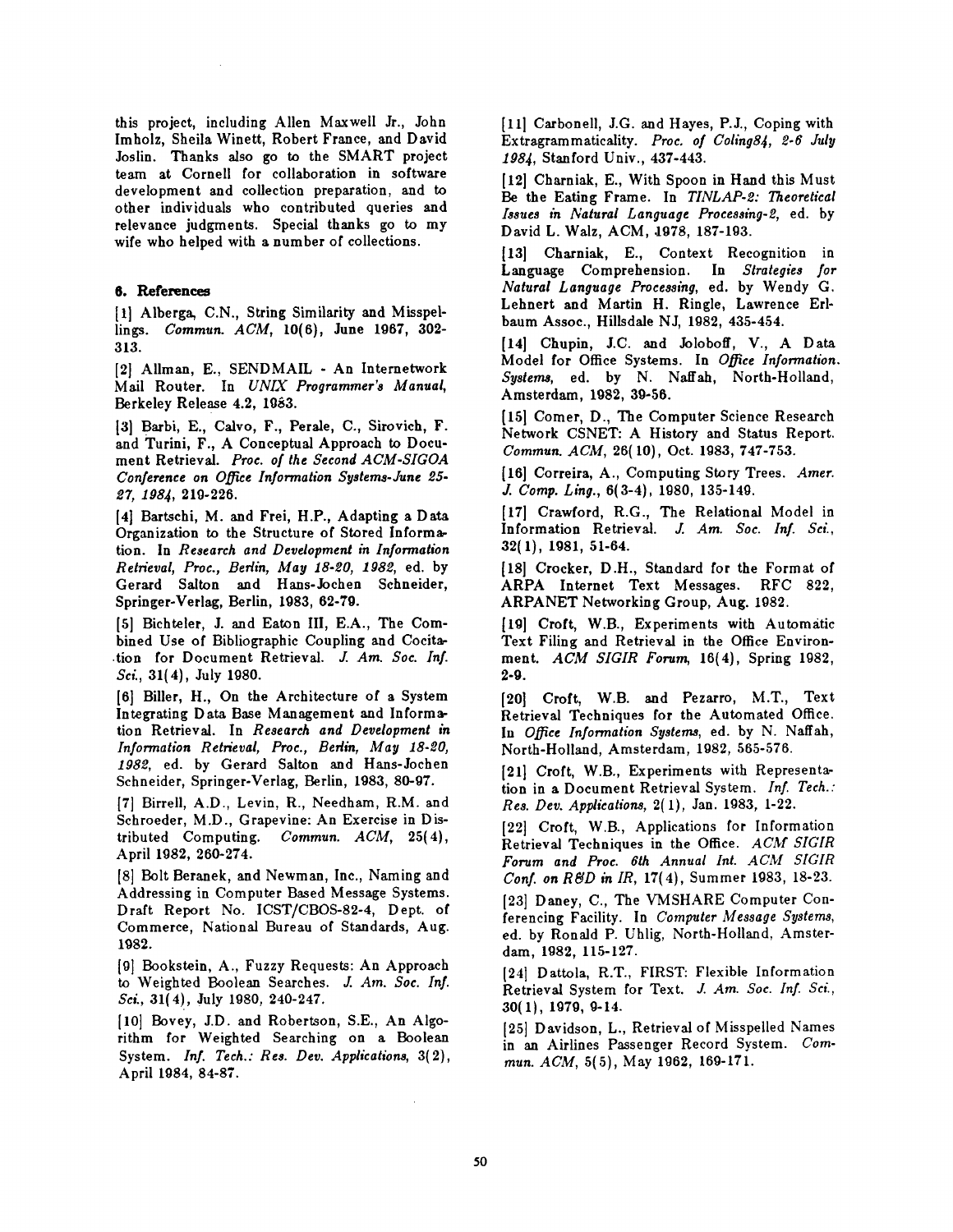[26] DeJong, G., An Overview of the FRUMP System. In *Strategies for Natural Language Processing,* ed. by Wendy G. Lehnert and Martin H. Ringle, Lawrence Erlbaum Assoc., Hillsdale NJ, 1982, 149-176.

[27] Denning, D.E., et al., The Proposed New Computing Reviews Classification Scheme: A Report of the Computing Reviews Category Revision Committee. *Commun. ACM,* 24(7), July 1981, 419-433.

[28] Eastman, C.M., File Searching Problems in Logic Programming Systems. Technical Report 83-CSE-8, Dept. of Comp. Sci. and Eng., Southern Methodist Univ., Feb. 1983.

[29] Fox, E.A., Implementing SMART for Minicomputers Via Relational Processing with Abstract Data Types. *Joint Proc. of SIGSMALL Symposium on Small Systems and SIGMOD Workshop on Small Data Base Systems, ACM SIGSMALL Newsletter,* 7(2), Oct. 1981, 119-129.

[30] Fox, E.A., Automatic Document and Passage Retrieval Methods: Aids to Searching the Baha'i' Writings. *Proc. Annual Meeting Assoc. for Baha'i Studies,* April 1981.

[31] Fox, E.A., Combining Information in an Extended Automatic Information Retrieval System for Agriculture. *Infrastructure of an Information Society (Proc. Ist Int. Information Conf. Egypt, I3-I6 Dec. 198£),* 1983.

[32] Fox, E.A., Extending the Boolean and Vector Space Models of Information Retrieval with P-Norm Queries and Multiple Concept Types. Dissertation, Cornell Univ., Aug. 1983.

[33] Fox, E.A., Some Considerations for Implementing the SMART Information Retrieval System under UNIX. TR 83-560, Cornell Univ., Dept. of Comp. Sci., Sept. 1983.

[34] Fox, E.A., Characterization of Two New Experimental Collections in Computer and Information Science Containing Textual and Bibliographic Concepts. TR 83-561, Cornell Univ., Dept. of Comp. Sci., Sept. 1983.

[35] Fox, E.A., Improved Retrieval Using a Relational Thesaurus for Automatic Expansion' of Boolean Logic Queries. *Proc. Workshop on Relational Models of the Lexicon, Stanford Univ.,* June 29, 1984.

[36] Frei, H.P. and Janslin, J.-F., Two-Dimensional Representation of Information Retrieval Services. In *Representation and Exchange of Knowledge as a Basis of Information Processes,* ed. by Hans J. Dietschmann, North-Holland, New York, 1984, 383-396.

[37] Fuhr, N. and Knorz, G., Retrieval Test Evaluation of a Rule Based Automatic Indexing. DV II 84-2, Technische Hochschule Darmstadt, 1984.

[38] Greenfield, R.H., An Experiment to Measure the Performance of Phonetic Key Compression Retrieval Schemes. *Meth. Inform. Med.,* 16, 1977, "230-233.

[39] Hahn, U. and Reimer, U., Heuristic Text Parsing in 'Topic': Methodological Issues in a Knowledge-based Text Condensation System. In *Representation and Exchange of Knowledge as a Basis of Information Processes,* ed. by Hans J. Dietschmann, North-Holland, New York, 1084, 143-163.

[40] Hall, P.A.V. and Dowling, G.R., Approximate String Matching. *ACM Comp. Surveys,*  12(4) 1080, 381-402.

[41] Hayes, P. and Mouradian, G.V., Flexible Parsing. *Amer. J. Comp. Ling.,* 7(4), Oct.-Dec. 1981, 232-242.

**[42]** Hayes-Roth, F., Waterman, D.A. and Lenat, D.B., eds. *Building Expert Systems.* Addison-Wesley, Reading, MA, 1983.

[43] Horak, W. and Kronert, G., An Object-Oriented Office Document Architecture Model for Processing and Interchange of Documents. *Proc. of the Second ACM-SIGOA Conference on Office Information Systems-June 25-27, 1984,* 152- 160.

[44] IFIP WG 6.5. A User-friendly Naming Convention for Use in Communication Networks. Working Paper, Version 3, IFIP WG 6.5, March 1984.

[45] Jennings, M., The Electronic Manuscript Project. *Bulletin of the Am. Soc. Inf. Sci.,* 10(3), Feb. 1984, 11-13.

[46] Joseph, D.M. and Wong, R.L., Correction of Misspellings and Typographic Errors in a Free-Text Medical English Information Storage and Retrieval System. *Meth. Inform. Med.,* 18, 1979, 238-234.

[47] Katzer, J., et *al. A Study of the Overlap Among Document Representations.* Syracuse Univ. School of Inform. Studies, 1982.

[48] Kessler, M.M., Bibliographic Coupling Between Scientific Papers. *Amer. Doc.,* 14(1), Jan. 1963, 10-25.

[49] Kimura, G.D., The Structure of Abstract Document Objects. *Proc. of the Second ACM-SIGOA Conference on Office Information Systems-June 25-£7, 1984,* 161-169.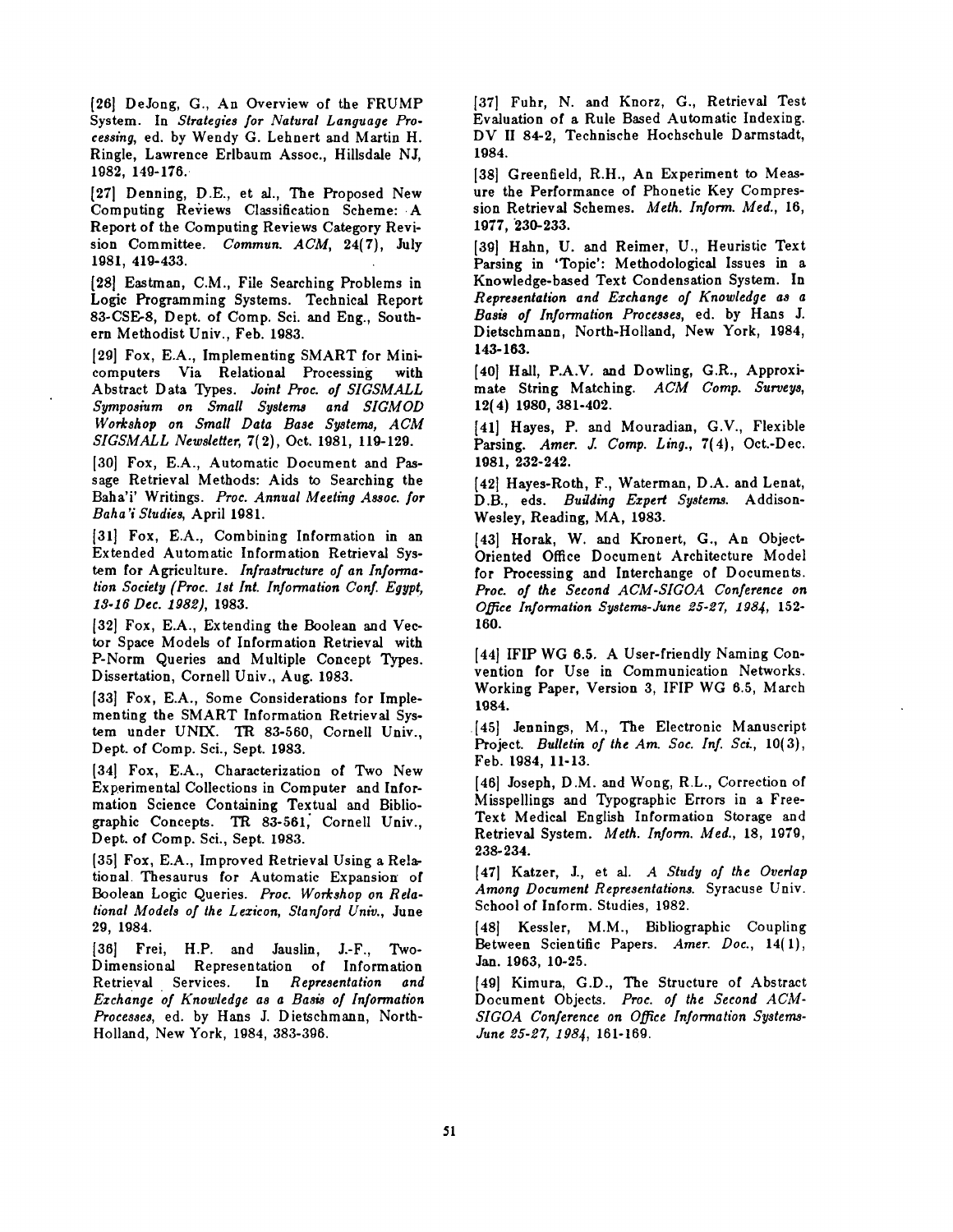[50] Korfhage, R.R. and Chavarria-Garza, H., Retrieval Improvement by the Interaction of Queries and User Profiles. *Proc. of COMPSAC '82, Sizth International Conference on Computer Software 8Y Applications,* Nov. 1982, 470-475.

[51] Kowalski, R., *Logic for Problem Solving.*  North Holland, New York, 1980.

[52] Lamb, D.A., *RdMail Message Management System: User's Guide and Reference. 7th Ed..*  Carnegie-Mellon Univ. Comp. Sci. Dept., Pittsburgh, PA, Aug. 1982.

[53] Lee, A., Woo, C.C. and Loehovsky, F.H., Offieeaid: An Integrated Document Management System. *Proc. of the Second ACM-SIGOA Conference on Office Information Systems-June ~5-27, 1984,* 170-180.

[541 Li, *D., A PROLOG Database System.*  Research Studies Press Ltd., John Wiley & Sons, New York, 1984.

[55] Macleod, I.A. and Crawford, R.G., Document Retrieval as a Database Application. *Inf. Tech.: Res. Dev. Applications, 2(1), Jan. 1983, 43-*60.

[561 McGiI1, M.J., Koll, M. and Noreanlt, T., *An Evaluation of Factors Affecting Document Ranking "By Information Retrieval Systems.* Syracuse Univ. School of Inform. Studies, 1979.

[57] Minsky, M., A Framework for Representing Knowledge. In The *Psychology of Computer' Vision,* ed. by P. Winston, McGraw-Hill, New York, 1975.

[58] Mooers, C.D., The Hermes Guide. Report No. 4995, BBN, Inc., Aug. 1982.

[59] Morrissey, J., An Intelligent Terminal for Implementing Relevance Feedback on Large Operational Retrieval Systems. In *Research and Development in Information Retrieval, Proc., Berlin, May 18-e0, lgSe,* ed. by Gerard Salton and Hans-Jochen Schneider, Springer-Verlag, Berlin, 1983, 38-50.

[60] Myer, T.H., Standards for Global Messaging: A Progress Report. J. *Telecommunication Networks,* 2(4), Winter 1983.

[61] National Bureau of Standards. Message Format for Computer-Based Message Systems. Federal Inf. Proc. Standards Pub. [FIPS PUB) 98, NTIS, March 1983.

[62] Nodtvedt, E., Information Retrieval in the Business Environment. TR 80-447, Cornell Univ., Dept. of Comp. Sci., 1980.

[63] O'Connor, J., Answer-Passage Retrieval by Text Searching. *J. Am. Soc. Inf. Sei.,* 31(4), 1980, 227-239.

[64] Paice, C.D., Soft Evaluation of Boolean Search Queries in Information Retrieval. *Inf. Tech.: Res. Dev. Applications,* 3(1), 1984, 33-42.

[651 Pereira, F., Logic for Natural Language Analysis. Technical Note 275, SRI International, Jan. 1983.

[66] Riesbeckh, C.K., Realistic Language Comprehension. In *Strategies for Natural Language Processing,* ed. by Wendy G. Lehnert and Martin H. Ringle, Lawrence Erlbaum Assoc., Hillsdale NJ, 1982, 37-54.

[67] Ritchie, G.D. and Hanna, F.K., Semantic Networks - a General Definition and a Survey. *Inf. Tech.: Res. Dev. Applications,* 2(4), Oct. 1983, 187-231.

[68] Roach, J. and Savarese, J., Designing a Natural Language Interface for a Graphics Editor. Virginia Poly. Inst. and State Univ., Dept of Comp. Sci., 1982.

[69] Roach, J. and Fowler, G., The HC Manual: Virginia Tech Prolog. Technical Manual, Virginia Poly. Inst. and State Univ., Dept of Comp. Sci., 1983.

[70] Rumelhart, D.E., Notes on a Schema for Stories. In *Representation and Understanding,* ed. by D. G. Bobrow and A. Collins, Academic Press, New York, 1975, 211-236.

[711 Saeco, G.M., OTTER - An Information Retrieval System for Office Automation. *Proc. of the Second ACM-SIGOA Conference on Office Information Systems-June es-eT, I gs4,* 104-112.

[72] Salton, G., The SMART System 1961-1976: Experiments in Dynamic Document Processing. In *Encyclopedia of Library and Information Science,*  1980, 1-36.

[73] Salton, G., Fox, E.A. and Wu, H., Extended Boolean Information Retrieval. *Commun. ACM,*  26(I1), Nov. 1983, 1022-1036.

[74] Simmons, R.F., *Computations from the English.* Prentice Hall, Englewood Cliffs NJ, 1984.

[75] Sirbu, Jr., M.A. and Sutherland, J.B., Naming and Directory Issues in Message Transfer Systems. *Proc. IFIP 6.5 Working Conf., Nottingham, England,* May 1984.

[76] Small, H.G., Co-Citation in the Scientific Literature: A New Measure of the Relationship Between Two Documents. *J. Am. Soc. Inf. Sci.,*  24(4), July-Aug. 1973, 265-269.